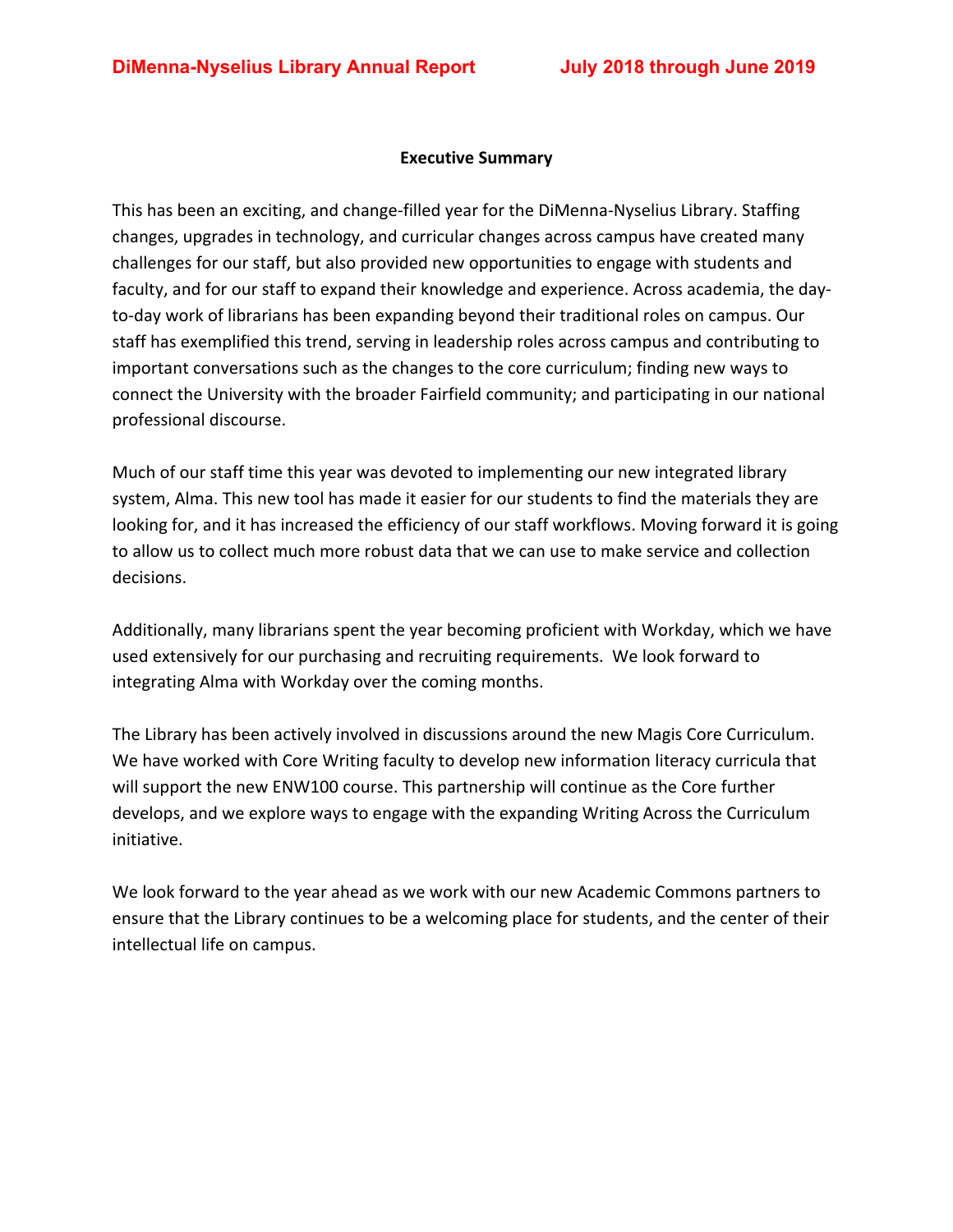

## **Purpose Statement**

The DiMenna-Nyselius Library is the academic hub that fuels the creative intellectual curiosity of the Fairfield University community by

- fostering intellectual potential through teaching and learning
- curating resources to expand knowledge and understanding through research and scholarship

### **Manage an academic portfolio consistent with University and unit-level strategic priorities**

The Library adopted a new, state of the art integrated library system in order to make it easier for students to conduct research; allow Library staff to streamline and automate the input of data; to perform advanced analysis; and to ensure we are competitive with peer institutions. Departments across the Library developed workflows for the new system and trained staff accordingly.

The Library liaison program has been reconceived and is now called The Library Partnership Program. The purpose of the program is to cultivate collaboration and engagement between librarians and faculty. The program will be rolling out in Fall 2019 and a librarians' working group will meet throughout the year to create program documentation.

The Library redesigned Digital Commons, the University's institutional repository, to emphasize the content, simplify navigation, and align its aesthetic with that of the University website. The addition of 2 new faculty journals this year brings the total number of journals hosted by the Repository to 5. We migrated the content of the Digital Humanities website into the repository for increased visibility, cohesion with the rest of Fairfield's archived scholarly content, and improved analytics. We also opened the Repository to host student work.

The Library purchased Virtual Reality (VR) technology and created a dedicated space for its use. We hosted a Virtual Reality Open House to promote the service to students, faculty, and staff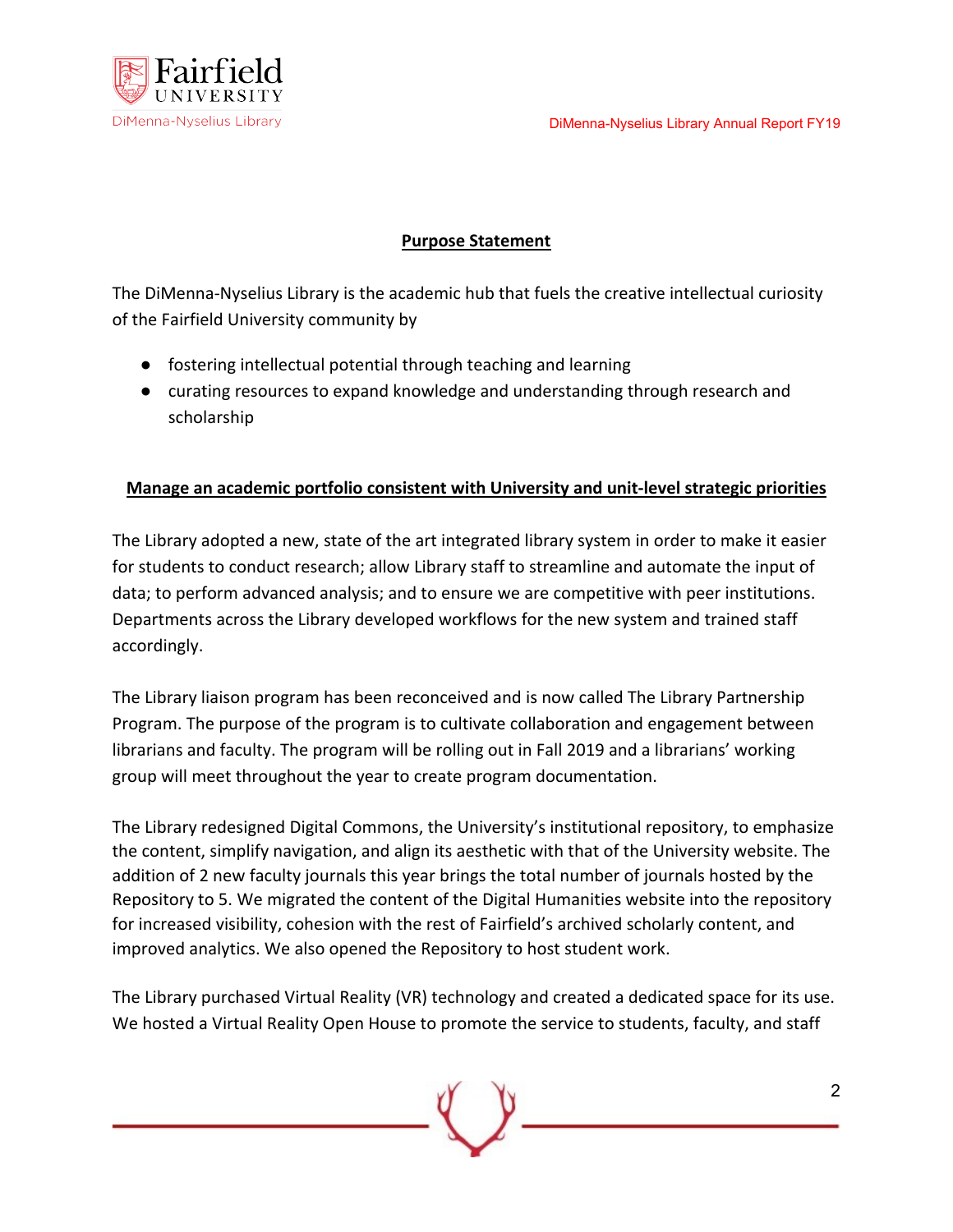

where librarians assisted with the demo. The Library also collaborated with faculty who used VR in their classrooms.

The Library developed a new first year information literacy curriculum that will be integrated with the newly developed ENW 100, due to the revision of the University's Core Curriculum. Librarians met with Core Writing Faculty to build relationships and a better understanding of ENW 100 learning outcomes and coursework. Over the course of Summer 2019, information literacy learning objectives were created, a lesson plan was developed, and activities were created, in anticipation of a rollout in the Fall 2019 semester.

## Future Goals:

- The Library will implement ArchivesSpace, a web-based archives information management system designed to support core functions in archives and special collections processing. This will be crucial in helping us provide online public access to our unique physical collections to serve both the Fairfield University community and outside scholars.
- We will continue to develop our Library Partnership Program so that librarians and faculty are working together on research, teaching, and collection development.
- We will investigate the possibility of integrating our new library system, Alma, with Workday in order to streamline workflows and reduce redundancies.
- Librarians will begin investigating how information literacy instruction can be integrated into the Writing Across the Curriculum element of the new Magis Core.

### **Allocate resources to achieve strategic goals:**

The Library leveraged its materials budget to efficiently provide for the curricular needs of the students and faculty. We continued to pursue ebook service models that provide broad access to materials for minimal cost. The Library maintained consistent use of endowment funds, which enabled us to provide accurate and timely reports to the Director of Stewardship. And,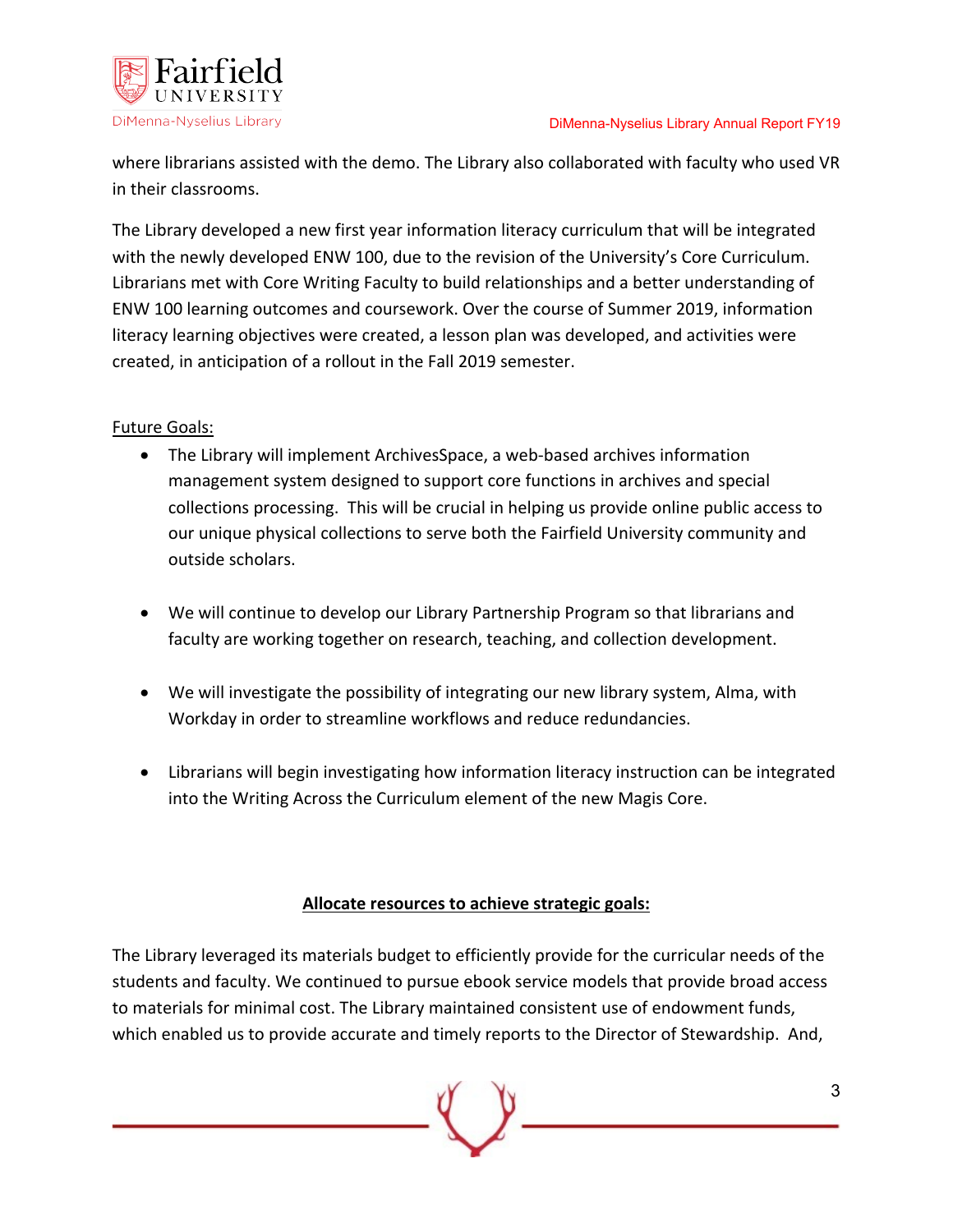



we discontinued 2 underperforming databases and added 7 new resources to meet changing curricular needs, including 4 resources that will support the new MSW degree program.

Based on usage data we shortened our reference desk hours to allow us to better allocate staff time to higher volume times and special projects.

The Library acquired two new microform scanners with optical and image-enhancing technology to ensure that students and faculty can continue to access our microform collection, thereby saving us the cost of interlibrary borrowing of those materials or purchasing costly archives.

Collectively, Library staff served on 47 committees, providing leadership on 10 of them. Library staff had 16 presentations or publications in FY19.

# Future Goals:

- At the start of the Fall 2019 semester the Library will become part of an Academic Commons, which will include several non-library departments that support student success. We will be working with the Academic Commons Working Group to form relationships with these new partners and determine shared goals, workflows, and areas of congruency.
- In response to the Administration's request that restricted funds be used to supplement operating costs, we used Library endowments to support collections for academic programs such as Judaic Studies, Asian Studies, Religion and History. We also used endowments for general resources such as media purchases and our subscription to the New York Times. And, we used endowments to support the purchase of technological upgrades such as our new microform scanners and archival supplies.

# **Engage staff talent to achieve strategic goals:**

In support of the University's diversity priority, the  $3<sup>rd</sup>$  annual Human Library took place on November 8<sup>th</sup>. Forty students, staff, and faculty who wanted to break down barriers based on surrounding prejudices and stereotypes shared personal stories with over 400 students.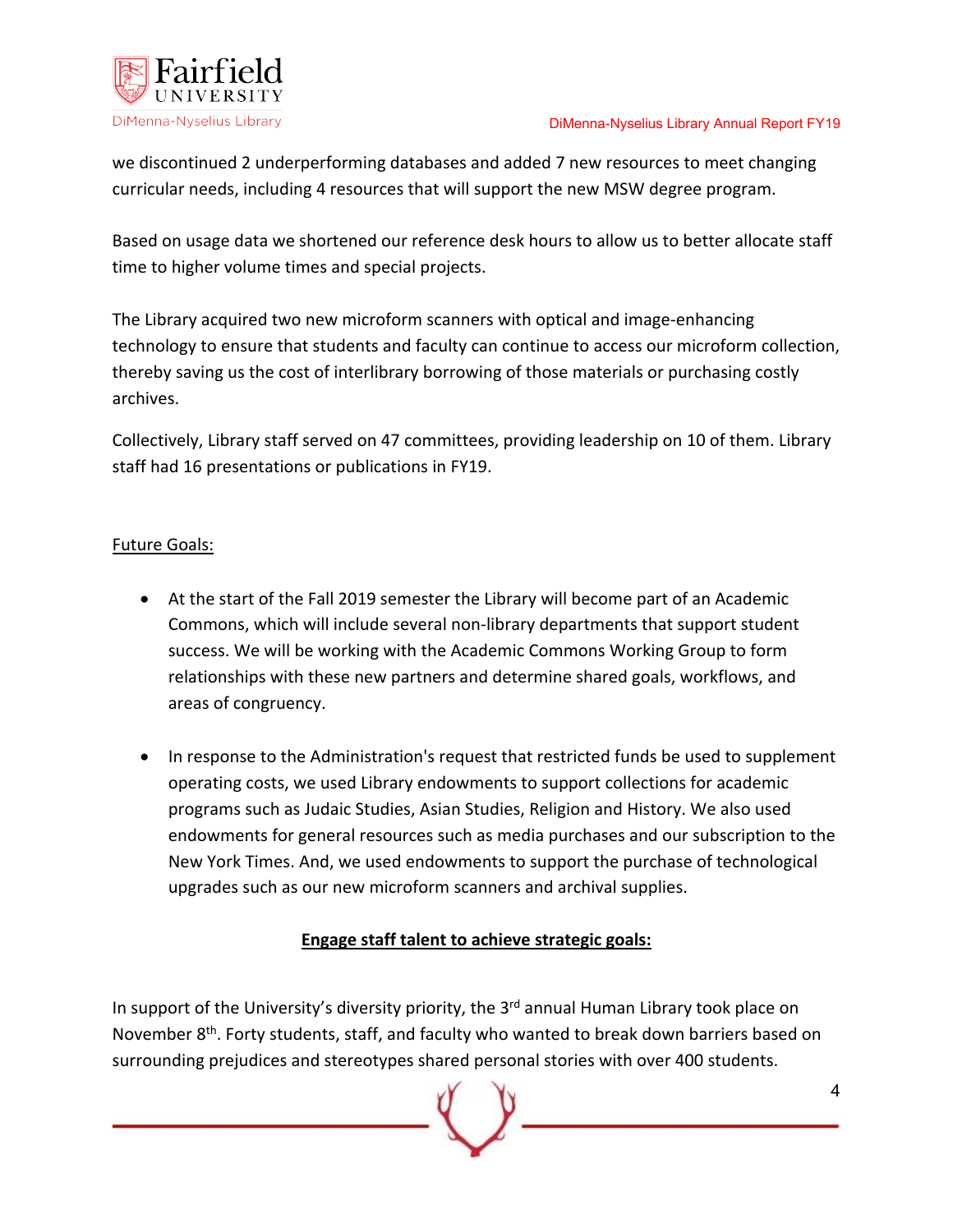

#### DiMenna-Nyselius Library Annual Report FY19

Departments from around campus joined in co-sponsoring the event. Assessment was gathered via reflection surveys for all participants and measured against learning outcomes adapted from the new Social Justice signature element of Magis Core Curriculum.

Archives & Special Collections engaged students, staff and alumni this year by creating and/or installing exhibits designed to support the University's mission and sense of community. Library staff partnered with the Black Student Union, the National Society of Black Engineers and the Center for Faith and Public Life on these exhibits.

The positions of Senior Reference Librarian & Instruction Coordinator and Reference & Instruction Librarian were filled allowing us to sustain and improve the quality of our provided public services.

### Future Goals:

- A search committee has been formed to recruit and hire a new Dean of the Library this fall with an anticipated start date of January 2020.
- In an effort to institutionalize the Library's role in Digital Humanities, a Digital Scholarship Librarian position was created to align with the University's growing development of digital projects by faculty and students. This, along with another open librarian position, will be filled in FY20.

#### **Influence student enrollment to maximize University potential**:

The Library participated in a number of student onboarding programs such as orientations for undergraduate and graduate students, administering an Academic Integrity Tutorial taken by all incoming students, and a Personal Librarian Program for first year undergraduate and transfer students. Additionally, finals de-stress activities were organized and held in the library, some in partnership with other departments on campus.

The second cohort of the Student Library Advisory Board (SLAB) convened in order to facilitate communications and the exchange of ideas between the student body and the Library staff.